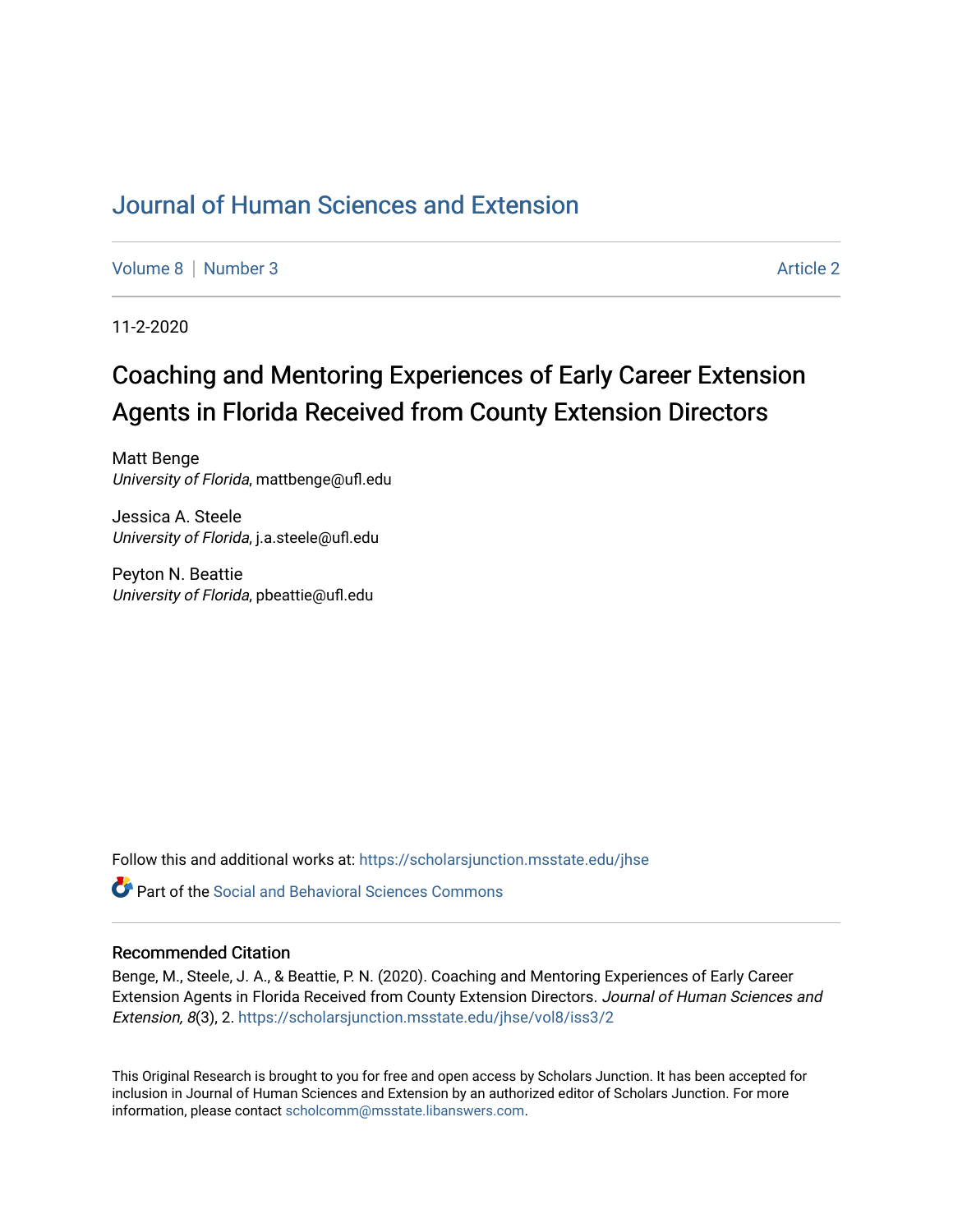# **Coaching and Mentoring Experiences of Early Career Extension Agents in Florida Received from County Extension Directors**

**Matt Benge Jessica A. Steele Peyton N. Beattie**  *University of Florida*

*County Extension directors (CEDs) are Extension agents who have both programmatic and administrative responsibilities. A critical role of Florida CEDs is to coach and mentor new Extension agents in their county office. Most literature surrounding the onboarding process of new Extension hires focuses on Extension agents within their first year on the job, with little attention on their subsequent years on the job. This study sought to understand the coaching and mentoring experiences of early career Extension agents (one to three years on the job) received from CEDs. Findings revealed eight major themes, including CED years of experience as an agent, lack of CED onboarding, and intentionality of meeting regularly. Overall, CEDs were substantially more optimistic about their early career agents' coaching and mentoring experiences than the agents themselves, revealing a major difference in perception regarding the impact of this critical CED role. UF/IFAS Extension should provide more resources to create needed onboarding training for new CEDs and tools to help CEDs be more effective coaches and mentors for new and early career Extension agents.* 

*Keywords*: coaching, mentoring, early career agents, county Extension directors

## **Introduction**

Cooperative Extension is a nationwide, nonformal educational system that seeks to help citizens and interest groups at the local level solve problems in the areas of 4-H youth development, agriculture, horticulture, natural resources, families, and communities (Benge & Harder, 2017; National Institute of Food and Agriculture, 2019). Extension agents carry out this mission by creating and implementing research-based educational programs, teaching people to identify problems, analyze information, decide among alternative courses of action for dealing with identified problems, and locate resources to accomplish the preferred course of action (Rasmussen, 1989; Seevers et al., 1997). In Florida, Cooperative Extension has a local presence by having an office in all 67 counties (UF/IFAS Extension, 2020a), with each office managed by a county Extension director (CED) who has a split appointment between their Extension program and their administrative and supervisory roles (Benge & Harder, 2017; Radhakrishna et al., 1994).

Direct correspondence to Matt Benge at mattbenge@ufl.edu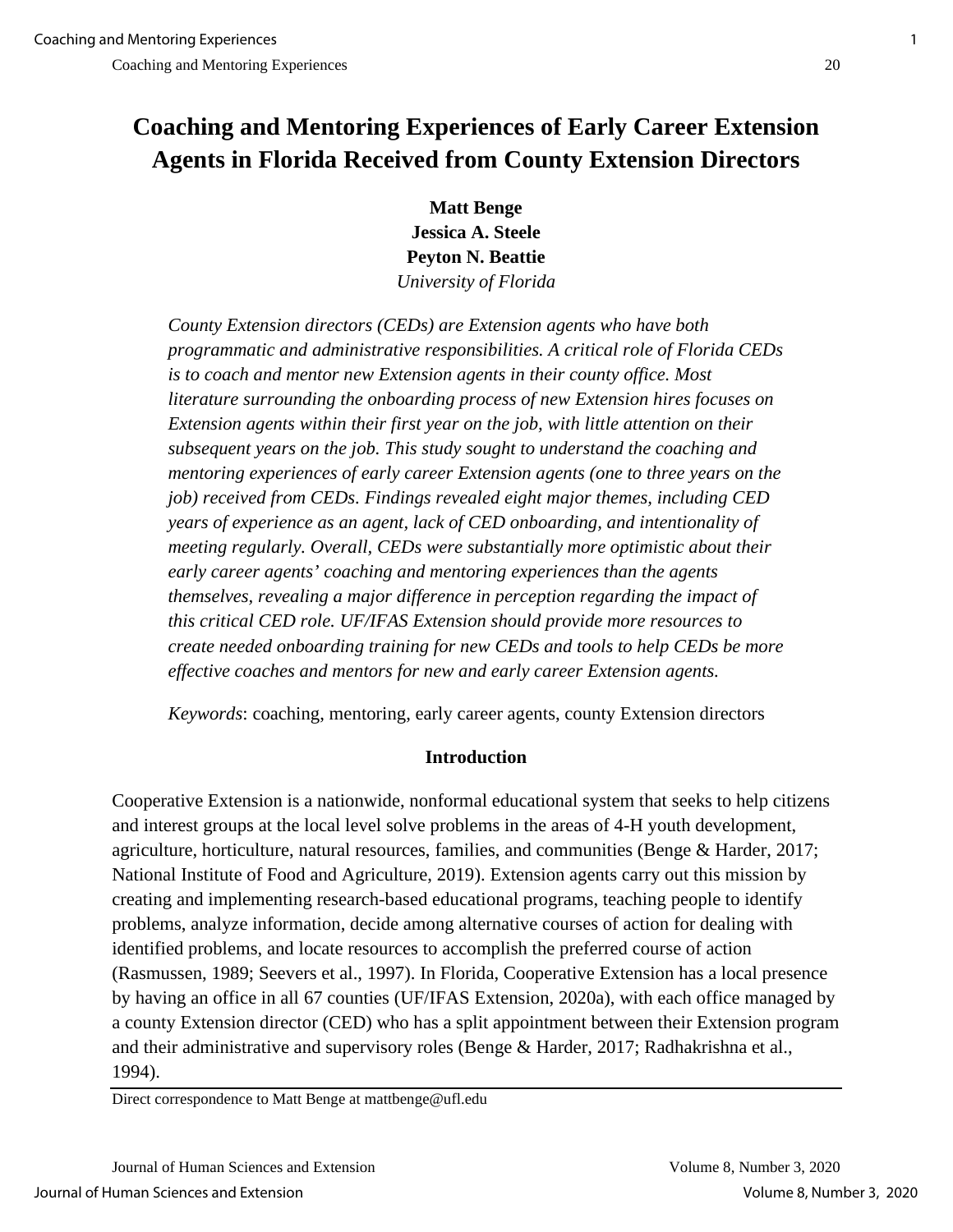Florida CEDs have three primary responsibilities: (a) individual Extension programming, (b) leadership of the total county Extension program, and (c) administrative and management responsibilities (UF/IFAS Extension, 2020b). CEDs play an integral role in the onboarding and development of new Extension agents, serving as both a coach and mentor; however, many CEDs do not have these necessary skills to be effective in their positions (Sanders, 2014). CEDs have historically been promoted from county agent positions with no guarantee the agent is ready or prepared to undertake the responsibilities CEDs are tasked with (Elizer, 2011; Rudd, 2000). It is unclear how CEDs are coaching and mentoring early career Extension agents in Florida. Limited research has examined early career Extension agents' experiences regarding the coaching and mentoring they received from their CED, which decreases Extension's ability to provide a sound and firm onboarding experience for early career Extension agents.

## **Review of Literature**

Mentoring is described as a "dynamic process through which mentors provide advice and support to those who have limited experience or skills" (Balu & James, 2016, p. 2). Hadden (1997) described coaching as "the discussion process between two partners aimed at exerting a positive influence," yet "since coaching is a critical part of mentoring, an effective mentor will have well developed coaching skills" (p. 17). Within Extension, CEDs fill a critical role as both a mentor and a coach for early career Extension agents (Sanders, 2014). Mentoring by the supervisor is influential regarding job commitment, job satisfaction, and turnover intention (Payne & Huffman, 2005). Mentoring and coaching are vital ways to obtain information, knowledge, support, and advice from supervisors (Brass, 2001) and "have become a part of the everyday workplace contributing to increased job satisfaction, personal productivity, and employment stability within an organization" (Kutilek & Earnest, 2001, para. 2).

Though the literature is bare regarding the experiences of CED coaching and mentoring of early career Extension agents, literature exists surrounding peer coaching and mentoring within Extension. Kutilek and Earnest (2001) provided a mentoring model centered on employee support and the enhancement of organizational effectiveness, where a new Extension professional has a peer mentor, peer coach, and executive coach. Place and Bailey (2010) found peer mentoring provided value to both new and seasoned Extension agents. Byington (2010) provided Extension professionals with four keys to establishing successful mentor-mentee relationships, which positively impacted new agents by experimenting with creative solutions and stronger teaching skills: (a) develop a trust relationship, (b) define roles and responsibilities, (c) establish short and long term goals, and (d) collaborate to solve problems.

Extension researchers and practitioners have shown considerable attention to the leadership competencies of CEDs, and the roles of coaching and mentoring are prevalent with the current frameworks surrounding CED competency research and development. Rogers (1977) found four administrative functions were critical for the CED administrative role: (a) personnel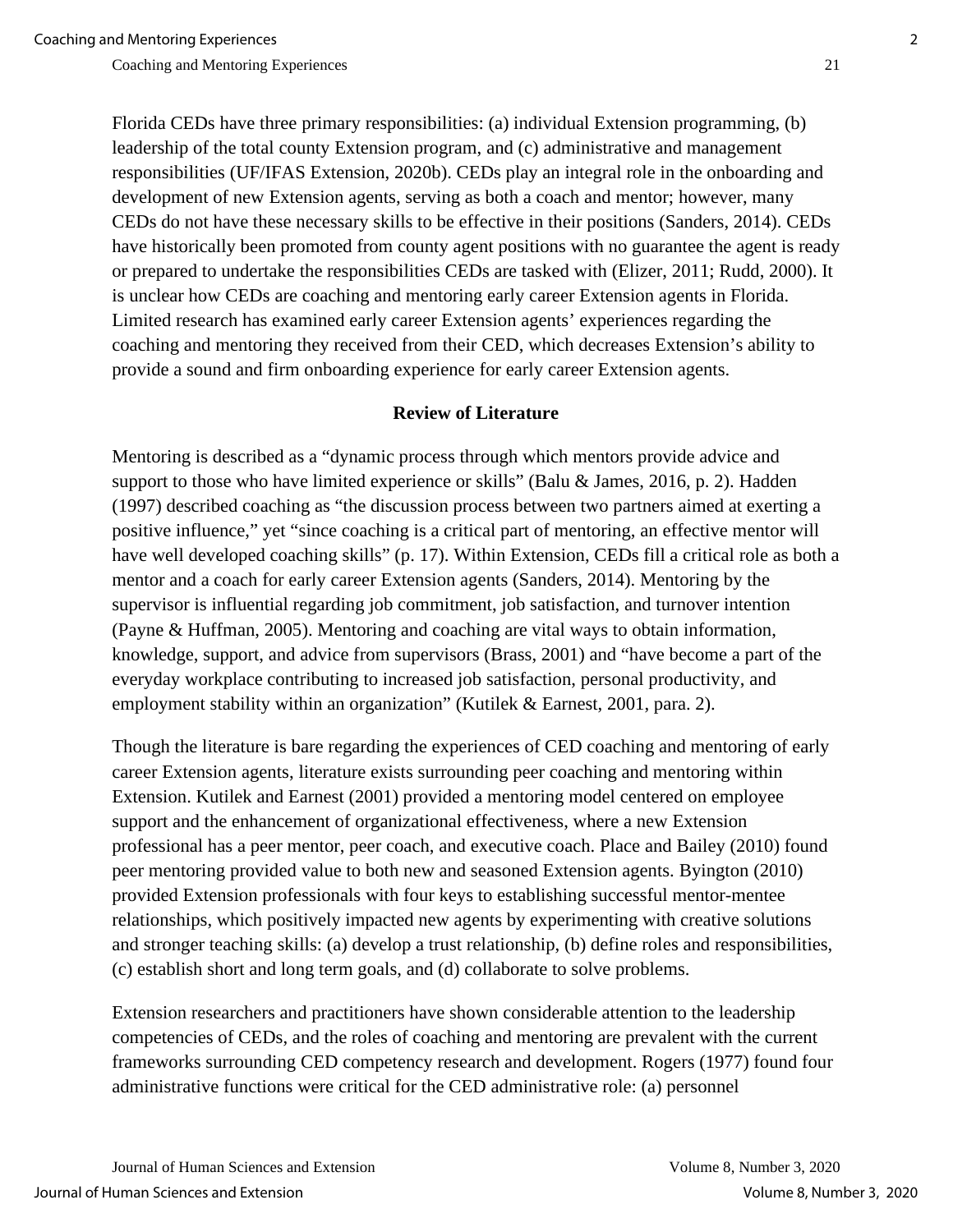management, (b) program management, (c) financial management, and (d) office management. Whiteside and Bachtel (1987) explored the essential skills needed by Georgia county directors,

with the ten most important skills needed for success being communication, public relations, leading, planning, establishing and maintaining a good office image, budget accountability, decision making, evaluating, staff support, and motivating others. Owen (2004) explored CED skills in North Carolina and found 38 competencies were important for CEDs to possess, with coaching being rated as an important competency. Moore and Rudd (2005) explored the leadership skills needed for senior Extension leaders, resulting in six leadership skillsets: human, conceptual, technical, communication, emotional intelligence, and industry knowledge.

Sanders (2014) examined the leadership competencies needed by Florida CEDs to be successful and distinguished human skills from conceptual skills. Utilizing a mixed-methods study, Sanders (2014) included both CEDs and county administrators to identify and assess CED leadership competencies. Forty leadership competencies were identified, including "mentoring and coaching," which was identified as a human skill. In addition to identifying 40 leadership competencies, which included mentoring and coaching, Sanders (2014) used the Borich model to create a mean weighted discrepancy score (MWDS) between perceived level of importance and level of proficiency, where mentoring and coaching had a moderately high MWDS.

County Extension directors play an integral role in the career of early career Extension agents and are crucial to their Extension success. Beyond their administrative functions (Rogers, 1977; Sanders, 2014), Florida CEDs are also responsible for leading the county Extension office and coaching and mentoring early career Extension agents in their offices (Rogers, 1977; Sanders, 2014). Although research has focused on identifying and understanding CED coaching and mentoring, the experiences of early career Extension agents receiving CED coaching and mentoring are not well understood.

## **Conceptual Framework**

Extension agent professional development concepts informed this study and guided the development of interview questions. Kutilek et al. (2002) provided a framework for providing professional development through a systems approach. The framework provided both motivators and organizational strategies throughout the three stages of an Extension professional's career: entry, colleague, and counselor. Benge et al. (2011) later expanded the framework to include a pre-entry stage for Extension professionals prior to officially starting their role. In this framework, agents in the entry stage should receive leadership coaching from CEDs, while agents in the experienced counselor stage should provide mentoring to other agents (Kutilek et al., 2002).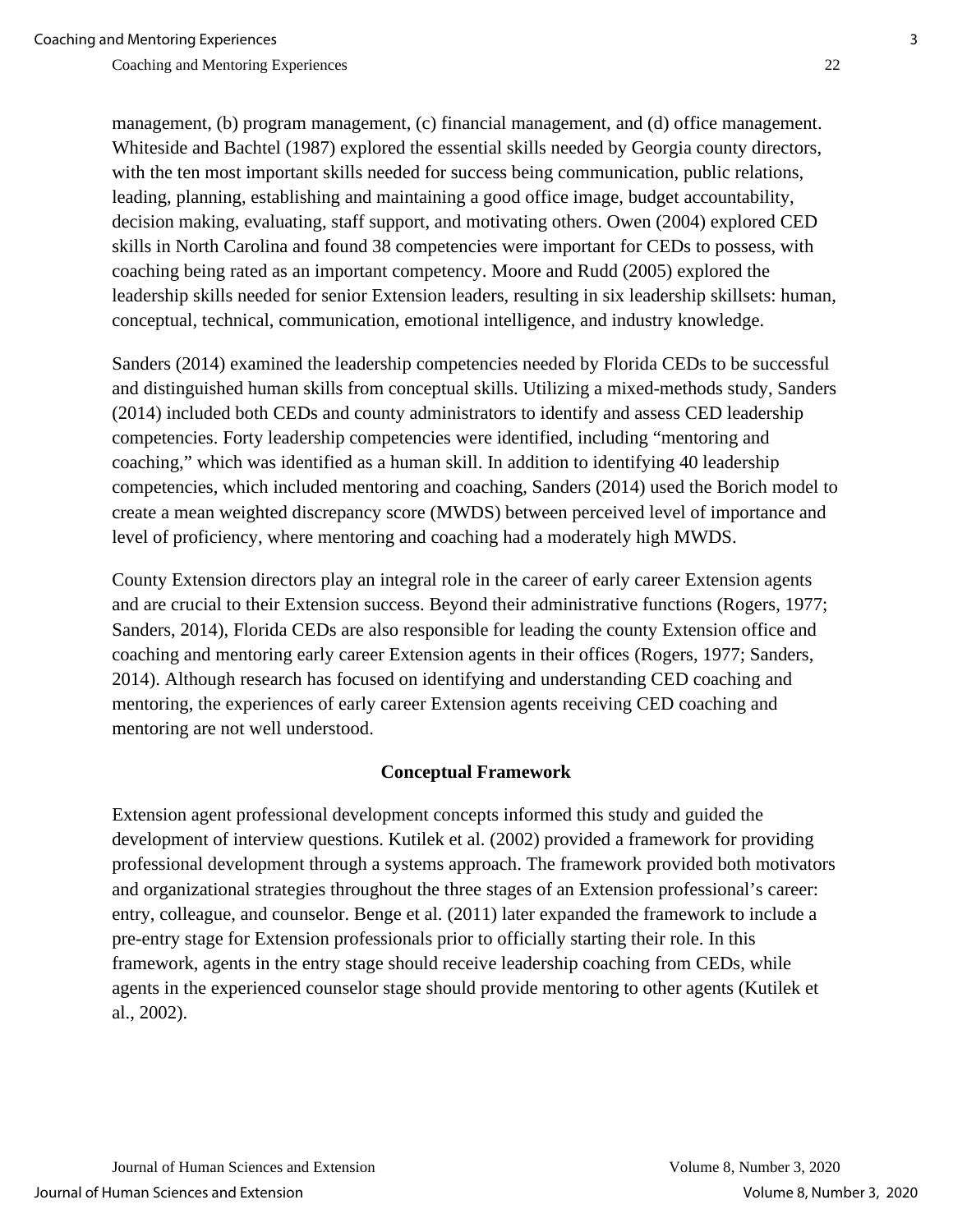## **Purpose and Research Question**

The purpose of the study was to understand the CED coaching and mentoring experiences on early career Extension agents and is part of a larger investigation of the UF/IFAS Extension new agent onboarding process. The study's research question was: *What are the experiences of CED coaching and mentoring on early career Extension agents in Florida?* This study aligns with priority three of the 2016-2020 National Research Agenda – Sufficient Scientific and Professional Workforce which Addresses the Challenges of the 21st Century (Roberts et al., 2016).

## **Methods**

This research study used a qualitative methodology design through a phenomenological lens, where CED "coaching and mentoring" on Florida early career Extension agents was the phenomenon being studied. Phenomenology was the appropriate approach for this study as the researchers sought to capture the "meaning for several individuals of their lived experiences of a concept or phenomenon" (Creswell, 2007, p. 56). The goal of phenomenology seeks to move beyond description of a shared experience (i.e., CED coaching and mentoring of early career Extension agents) to what it means reflectively for individuals to provide "a description of universal essence" (Creswell, 2007, p. 57; Moustakas, 1994). IRB approval was obtained from the University of Florida IRB Office prior to contacting potential participants.

The total population of UF/IFAS Extension faculty was 367, of which 62 were CEDs, according to the UF/IFAS Extension Business Services office at the time the data were collected (Business Services Employee, personal communication, 2019). The target population consisted of (a) 89 Extension agents who have been on the job for 1-3 years and (b) 48 CEDs who currently have an Extension agent in their office with 1-3 years of experience. Sixteen participants were purposively selected to participate from the target population with regard to the representative characteristics of Extension district, program area, and county type (see Table 1). One agent passed away during the interview process and was not replaced for the study. Eight CEDs and seven Extension agents participated in the study, for a total of 15 participants.

The primary form of data collection for phenomenological research involves in-depth interviews (Creswell, 2007). The researchers created two semi-structured interview guides, one for Extension agent participants and another for CED participants. A six-member expert panel reviewed both interview guides for face and content validity, consisting of one Extension agent, one County Extension Director, two program and staff development professionals, and two state Extension faculty. Five of the six-member panel either currently works or has worked for Extension as either an Extension agent or CED. Both interview guides consisted of 20 questions, with the difference being Extension agent participants were asked about their own experience, and CED participants were asked their perceptions of their new Extension agent(s) experiences in their office. The following three questions were asked of the participants specifically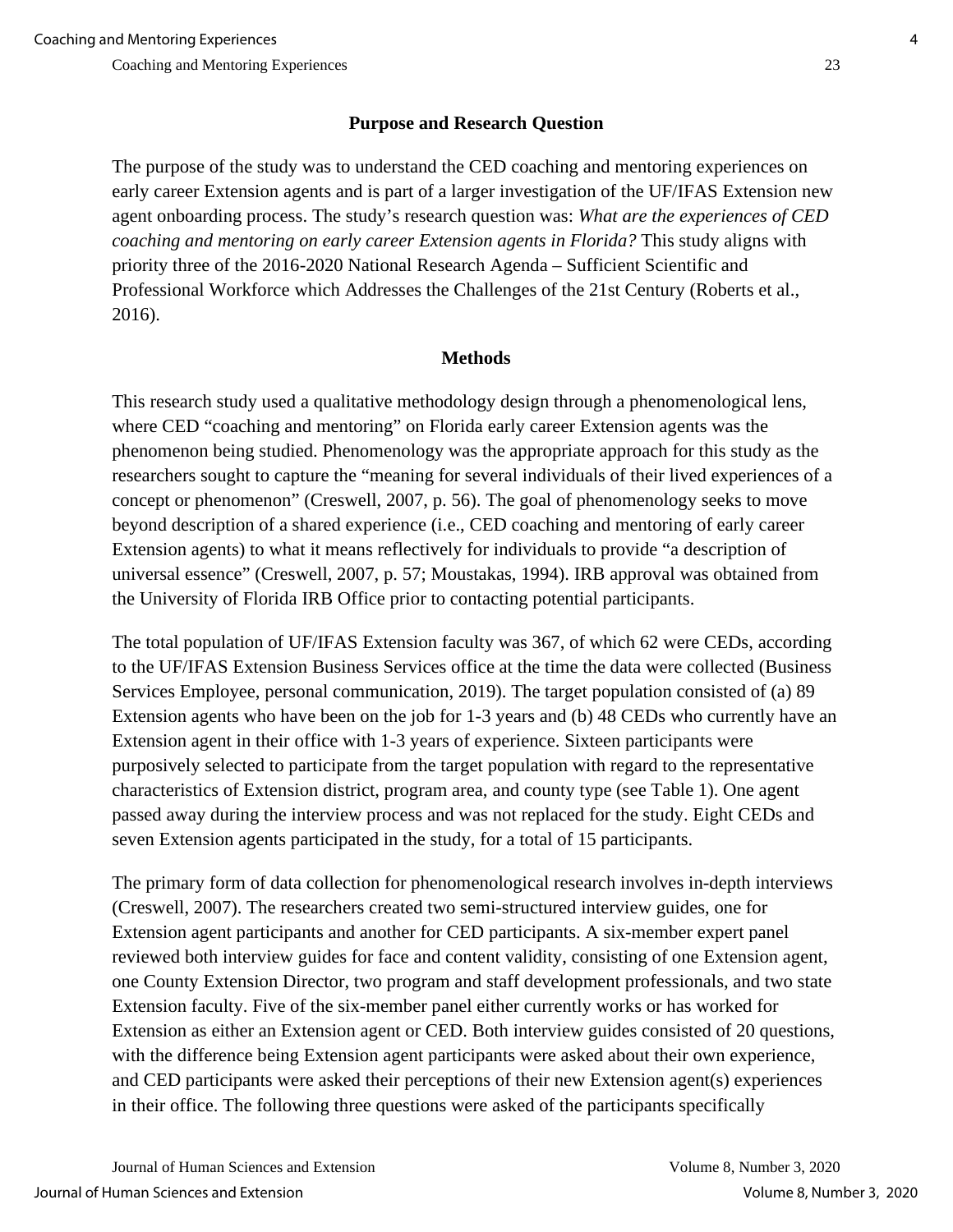regarding this study: (a) describe your mentor experience, (b) describe your working relationship with your CED, and (c) how does your CED coach you?

|                    | Agent      |                 |                            |                    |
|--------------------|------------|-----------------|----------------------------|--------------------|
| <b>Participant</b> | Type       | <b>District</b> | <b>Program Area</b>        | <b>County Type</b> |
| Gabriella          | <b>CED</b> | District 2      | Family & Consumer Sciences | Rural              |
| Ryann              | <b>CED</b> | District 5      | Family & Consumer Sciences | Rural              |
| Kyle               | <b>CED</b> | District 1      | 4-H Youth Development      | Urban              |
| Grayson            | <b>CED</b> | District 3      | Agriculture/Horticulture   | Rural              |
| Aaron              | <b>CED</b> | District 4      | Agriculture/Horticulture   | Urban              |
| Fatima             | <b>CED</b> | District 5      | Agriculture/Horticulture   | Rural              |
| Chelsea            | <b>CED</b> | District 4      | 4-H Youth Development      | Rural              |
| Leo                | <b>CED</b> | District 3      | Agriculture/Horticulture   | Mix                |
| Alexa              | Agent      | District 2      | <b>Natural Resources</b>   | Mix                |
| Olivia             | Agent      | District 5      | Agriculture/Horticulture   | Rural              |
| Lilly              | Agent      | District 1      | 4-H Youth Development      | Urban              |
| Andrew             | Agent      | District 4      | <b>Natural Resources</b>   | Urban              |
| Evelynn            | Agent      | District 3      | Family & Consumer Sciences | Urban              |
| Chrys              | Agent      | District 4      | Agriculture/Horticulture   | Mix                |
| Isabella           | Agent      | District 3      | Family & Consumer Sciences | Mix                |

*Table 1. Characteristics of Interview Participants*

*Note*. Participants were assigned an alias. Each district was masked with a random number between 1 and 5 to keep each participant's anonymity, as the characteristics provided would decrease anonymity of the participants. Participant 9 is a Regional Specialized Agent (RSA). Participant 10 is a Multi-County Extension Agent.

Each interview was audio-recorded and transcribed verbatim. The interviews were conducted over two months, ranging from 28 to 63 minutes in length, with the average interview length being 40 minutes. The researchers utilized NVivo 12 qualitative software to organize, code, and analyze the data collected. Data were reduced using the *phenomenological reduction* method by Stevick-Colaizzi-Keen, as modified by Moustakas (1994). After transcriptions were downloaded to NVivo, each researcher completed the first seven steps separately, including horizontalization, descriptions of textures and structures of the experience, and construction of a textural-structural description of the meanings of the horizons. From the individual descriptions, a composite textural-structural description was created into a universal description of the CED coaching and mentoring experiences on early career Extension agents (Moustakas, 1994).

The researchers used five strategies to maintain credibility of the study, as Eisner (1991) stated the importance of establishing credibility within qualitative research "allows us to feel confident about our observations, interpretations, and conclusions" (p. 110). The five strategies to maintain the study's credibility were triangulation, peer debriefing, member checking, thick, rich descriptions, and clarifying researcher bias. Triangulation was attained by interviewing both the new Extension agents and the CEDs. The evidence from these different data sources provided greater evidence into the experiences of new Extension agents in Florida (Creswell, 2007). The researchers engaged in peer debriefing with the expert panel that reviewed the interview guides.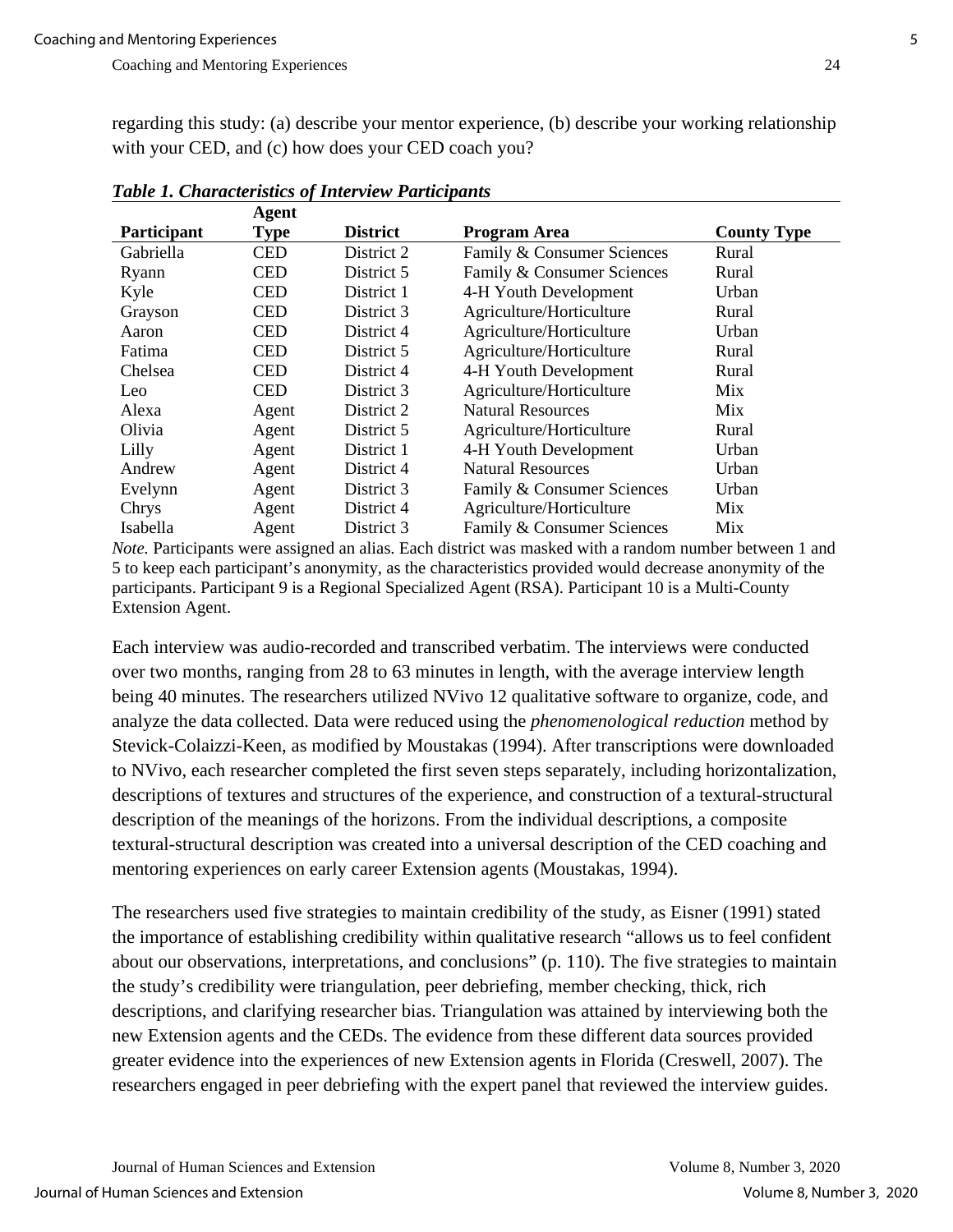The researchers analyzed the data individually and then met to discuss emergent themes together, which was important in this study since as researcher did not have an Extension background and acted as an external check to the other researchers with Extension backgrounds. Participants were solicited for feedback on their interview transcriptions as a member check to safeguard the data's credibility, and thick and rich descriptions were used to ensure transferability of the findings (Creswell, 2007).

Lastly, Merriam (1988) explained it is important to address potential bias within qualitative research by writing a positionality statement to address past and current experiences relating to new Extension agents. As the lead researcher, I have worked within Cooperative Extension for eleven years, the first seven years as an Extension agent, and the past four years as a state Extension specialist, all within Florida where this study has been conducted. I have firsthand knowledge of and experience being a new Extension agent and have been through the challenges other new Extension agents face. My current role as a state Extension specialist is to coordinate professional development, and one of my primary responsibilities is coordinating the training for new Extension agents. There is currently no intentional development program for Florida Extension agents during their first year on the job, and I believe there are gaps that need to be identified and programs created to help better prepare our Extension agents for success.

## **Findings**

Eight primary themes emerged from interviews with seven early career agents and eight CEDs involved in this study. The themes discussed in this section include (a) years of experience, (b) CED turnover, (c) lack of CED onboarding, (d) intentional meetings, (e) open-door policy, (f) CED knowledge of agents' programmatic fields, (g) emotional intelligence support for early career agents, and (h) CED understanding of early career agents' experiences.

## **Years of Experience**

A CED's level of experience as an agent before beginning their CED appointment was critical in providing valuable tips, feedback, and support for early career agents (Olivia, Andrew, Chrys). Agents expressed concern with seeking coaching and mentorship from CEDs with little Extension experience prior to becoming a CED (Olivia, Andrew, Chrys). Andrew explained the benefit of being coached and mentored by a CED with Extension experience:

I always like CEDs that are veteran agents. Those CEDs with that longer experience that worked their way through the system, they tend to have really good perspective...I always liked the persons who have done the job [themselves], I think that would help.

In addition, years of experience as a CED was expressed by agents as a concern for receiving coaching and mentorship from CEDs with limited supervisory experience (Olivia, Andrew, Chrys). Early career agent Olivia reported, "I feel like [my CED] and I have coached each other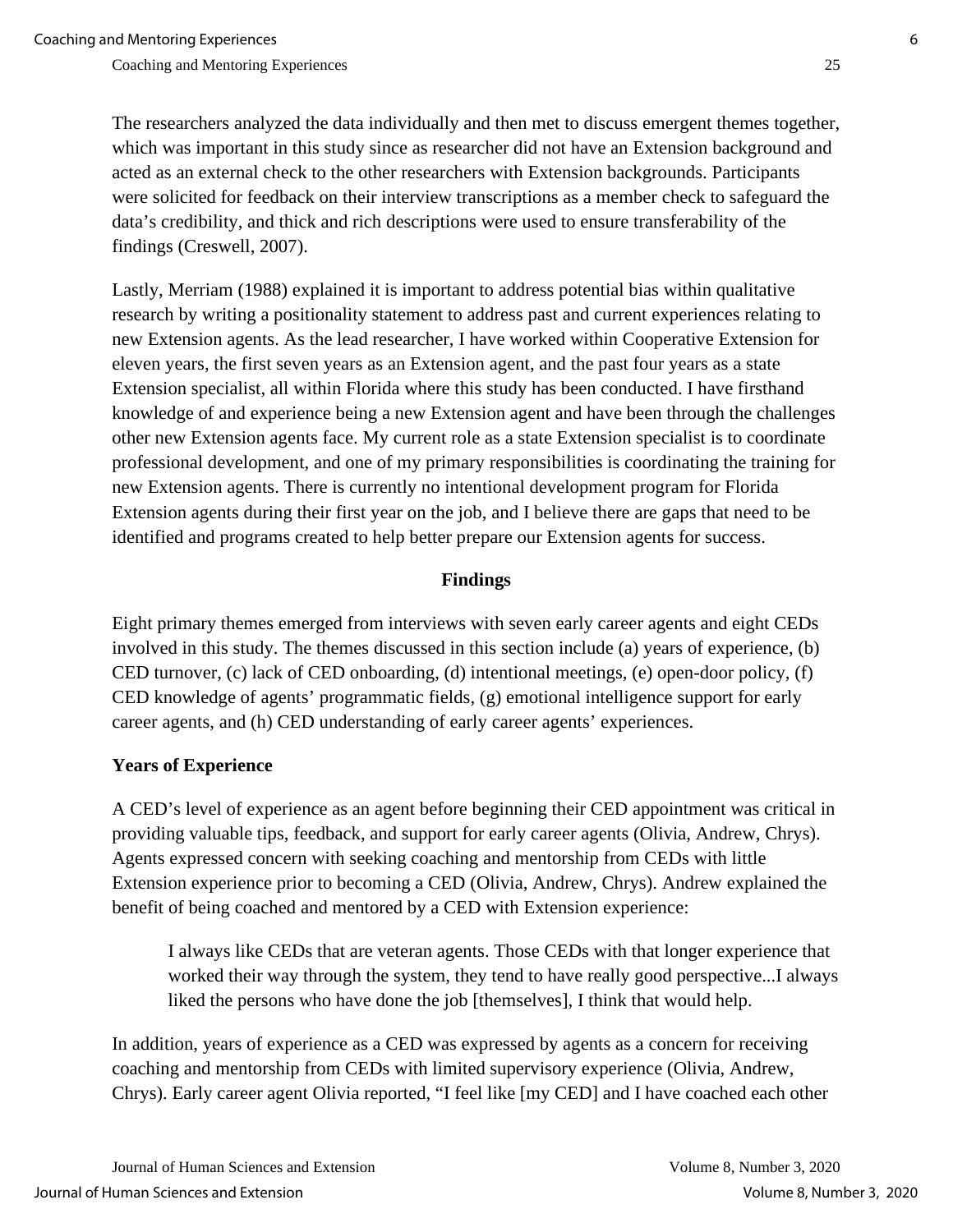because of her...lack of experience when she came into the CED position." Similarly, Chrys explained her feelings as an early career agent with a new CED: "I think some of the challenge, too, is my [CED] is new...So I think we're both kind of learning it," and "Some of the things I'm working on, I know she may not be able to necessarily give me good direction on."

Providing a supervisory perspective, CEDs Aaron and Kyle mentioned the vital role their years as Extension agents have played in their ability to coach and mentor early career agents. Aaron explained his ability to utilize his personal experience of being new to Extension at one point to better coach and mentor his early career agents: "[I feel prepared to supervise a new agent because] I've got a lot of experience with, you know, just being an agent. Being in the system for a very long time and understanding what new agents go through."

## **County Extension Director Turnover**

High CED turnover accounted for increased stress and challenges in adapting to multiple management styles. Andrew lamented, "We've had three different CEDs, all having different management styles which made it difficult, and you didn't know what was expected." Isabella explained having multiple CEDs within a short timeframe caused challenges in understanding how a CED leads and manages: "Within [my] county thus far, I've had 3 CEDs, and so just the changing of leadership has been a little bit challenging because each person has their own unique leadership style."

## **Lack of County Extension Director Onboarding**

Many CEDs expressed a challenge in effectively mentoring early career agents when they had not been mentored during their transition from county agent to CED (Ryann, Kyle, Grayson, Aaron, Fatima, Chelsea). Some CEDs explained how their CED did not provide mentorship support to them when they became a CED (Kyle, Fatima). Kyle, a CED, mentioned his CED provided him "very little" support, "other than email, and during evaluations, asking 'how's it going?'" Fatima explained her perception of mentorship and effective CED onboarding:

I think it takes a special person to understand the importance of the mentorship when you're dealing with such a young faculty member [early career agents]...I think the mentorship curriculum is excellent, but I've heard some DEDs say, 'oh, if you don't want to complete it, that's fine'...I got zero encouragement in this system even though I had been in this system [for a long time]...But I really try to go to [my early career agent], and I don't make her feel like she always has to come to me.

Having learned many supervisory skills on his own without CED onboarding, Grayson described his challenge as a new CED: "No one showed me anything coming in as a new CED. No one showed me what I needed to do. You kind of figure it out on your own." With respect to assisting the CED onboarding and training process, over half of the CED participants explained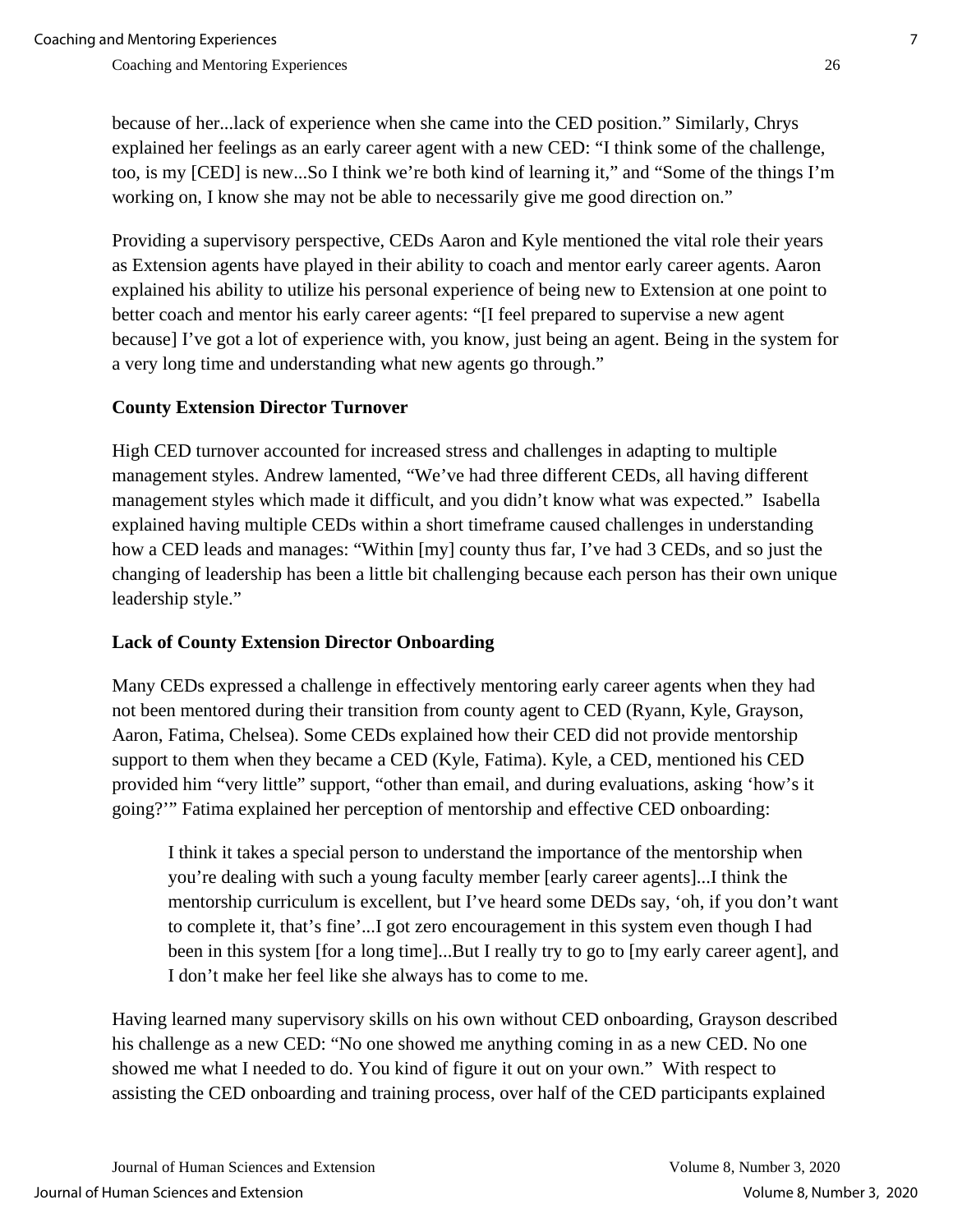the need for greater quantity and availability of resources on how to train, mentor, and coach early career agents (Ryann, Kyle, Grayson, Aaron, Fatima, Chelsea). CED Grayson described turning to an open-door coaching policy in lieu of more hands-on and involved coaching/mentoring due to a lack of available resources for CEDs to engage in developing early career agents. Andrew expressed his concerns as an early career agent:

[My CED and I] have a relationship where we have a one-on-one meeting monthly, and that's kind of it. There's not much sit down time beyond that. We go through the list of tasks, and sometimes I dread these meetings…You never know what to expect, because sometimes I'm walking out of there with more work. That's my biggest fear and why I hold back.

Six of the eight CEDs requested the creation of an online archive of CED training basics to support CEDs in mentoring/coaching their early career agents (Ryann, Kyle, Grayson, Aaron, Fatima, Chelsea). Ryann described her interest in using online tools while coaching her early career agents: "I think [it would be helpful] having an online directory for things they [early career agents] are going to need to know." Fatima also stated she would benefit immensely as a CED by coaching her early career agents with online tools:

Something [online] would be tremendous where I could just go and pick and grab tools I could use. Something I try to do with my folks [early career agents] is I try to do some professional development stuff that needs to be in those short bites. Dealing with difficult people. Seven habits. [I would love] someplace where we could get some Extension activity to go along with that, so we are not having to work for three days to get a 20 minute presentation together.

## **Intentional Meetings**

Scheduling weekly face-to-face meetings between CEDs and early career agents was explained as critical within the first three months an agent is on the job (Ryann, Kyle, Grayson, Aaron). Aaron stated the vitality of his coaching methods during early career agents' first 90 days on the job:

I think that working with early career agents is really important because it's their opportunity to get [ahead]. They're very malleable in the first 90 days, especially, and that's the time you can get them trained to understand the culture, proper behavior, and a lot of different things. Because after 90 days, it's a lot more difficult after that point in time to correct.

Concerning weekly in-person meetings, Chelsea, a CED with multiple early career agents in her office, similarly described the benefits she has seen from scheduling intentional meetings with her early career agents: "I'm here to help them succeed. We spend a lot of face-time. I meet with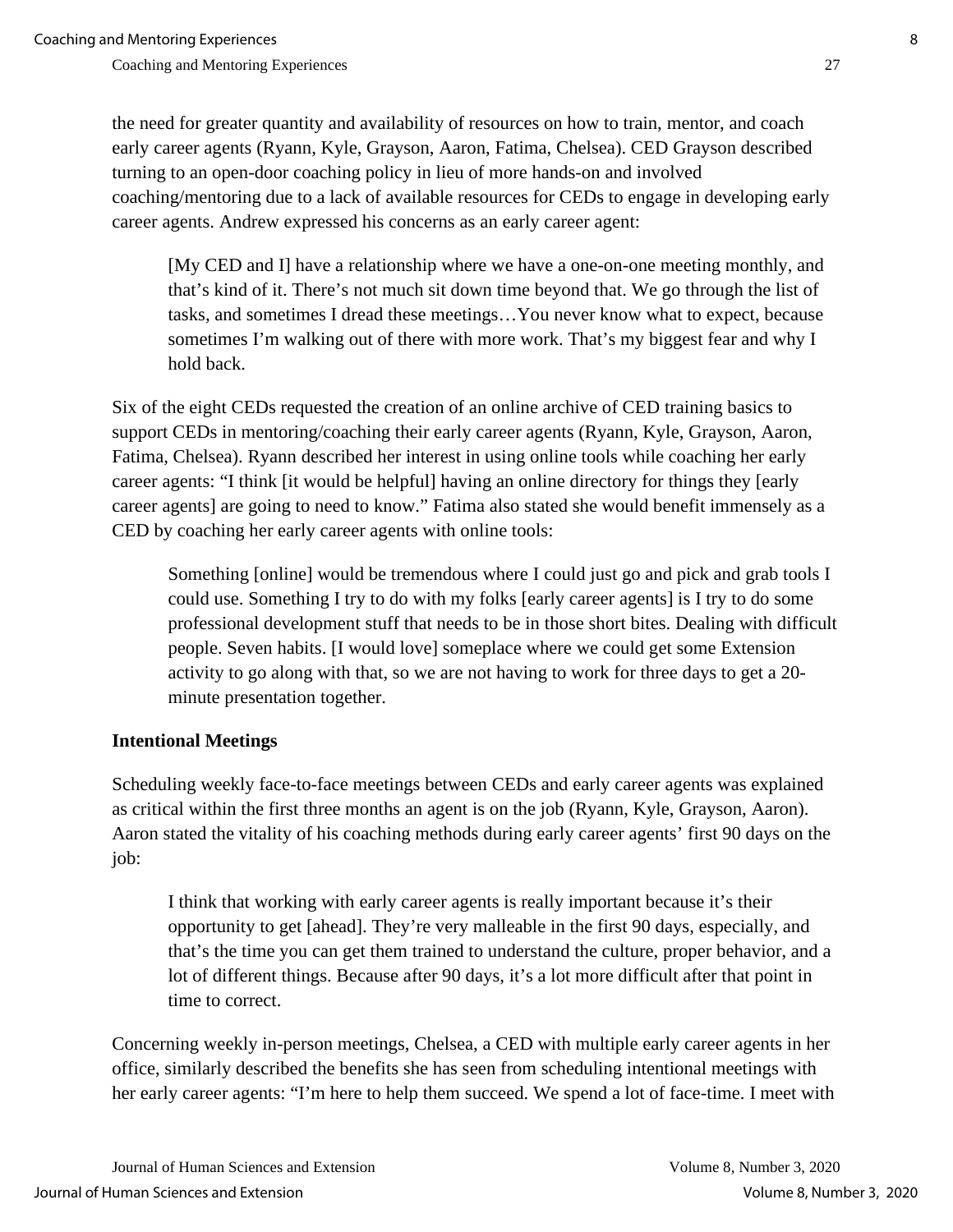them every week. I think that has helped agents feel secure in that they're going to be supported in the growth of their career." Grayson stated, "I always meet with [early career agents] once or twice a week, see what's going on, ask them if there is anything they need." Kyle explained the value of consistent communication when he coaches early career agents:

I think [we] have a really good relationship. We meet regularly. I schedule a time to meet with [early career agents]. And then I follow up just by going and having a conversation to see if there is anything I can do and involve them in programs and activities. Just to help bring them along. Regular communication, face-to-face that is, not necessarily just email.

## **Open-Door Policy**

Open-door supervisory policies have impacted CEDs' interactions and relationships with their early career agents (Isabella, Olivia, Grayson). Early career agent Isabella, who had three different CEDs over three years, shared, "[My CEDs] have kind of like that 'open-door' policy…'if you need any help, I'm here to help you.'" Similarly, Olivia summarized her experience of an open-door policy by stating, "I'm not sure I've had what I would call 'coaching.'" Grayson, an experienced agent but new to being a CED, talked about how although he understands better coaching and mentoring strategies exist than having an open-door policy, he was not trained on ways to better help his early career agents, defaulted to using an open-door policy.

## **CED Knowledge of Agents' Fields**

The amount of knowledge CEDs have within early career agents' content area impacted the level of coaching and mentoring provided. Andrew explained, "I view the role of a CED as someone who can provide support and guidance with programs. I'm hoping to see more of this from my current CED." Gabriella provided a supervisory perspective, explaining how having fieldspecific knowledge impacted her coaching: "I went to a lot of meetings that weren't in my subject matter area so that I can understand...what's going on in those other topic areas," and "I also want to kind of understand and help and still be involved in at least a basic understanding of what's going on and how I can help."

Reliance on early career agents' formally assigned peer mentor was often seen as a result of CEDs' lack of subject area expertise, in which they would easily defer early career agents to someone else for help. For example, when CED Kyle coached and mentored agents in 4-H, which was his subject area of expertise, he was able "to train and teach them all about 4-H." However, Kyle's ability to coach an agent in a different subject area differed. He said,

The one thing that I try to focus on when [early career agents] come in is 'this is what you need, work with your [peer] mentors with outcomes and impacts,' because with [my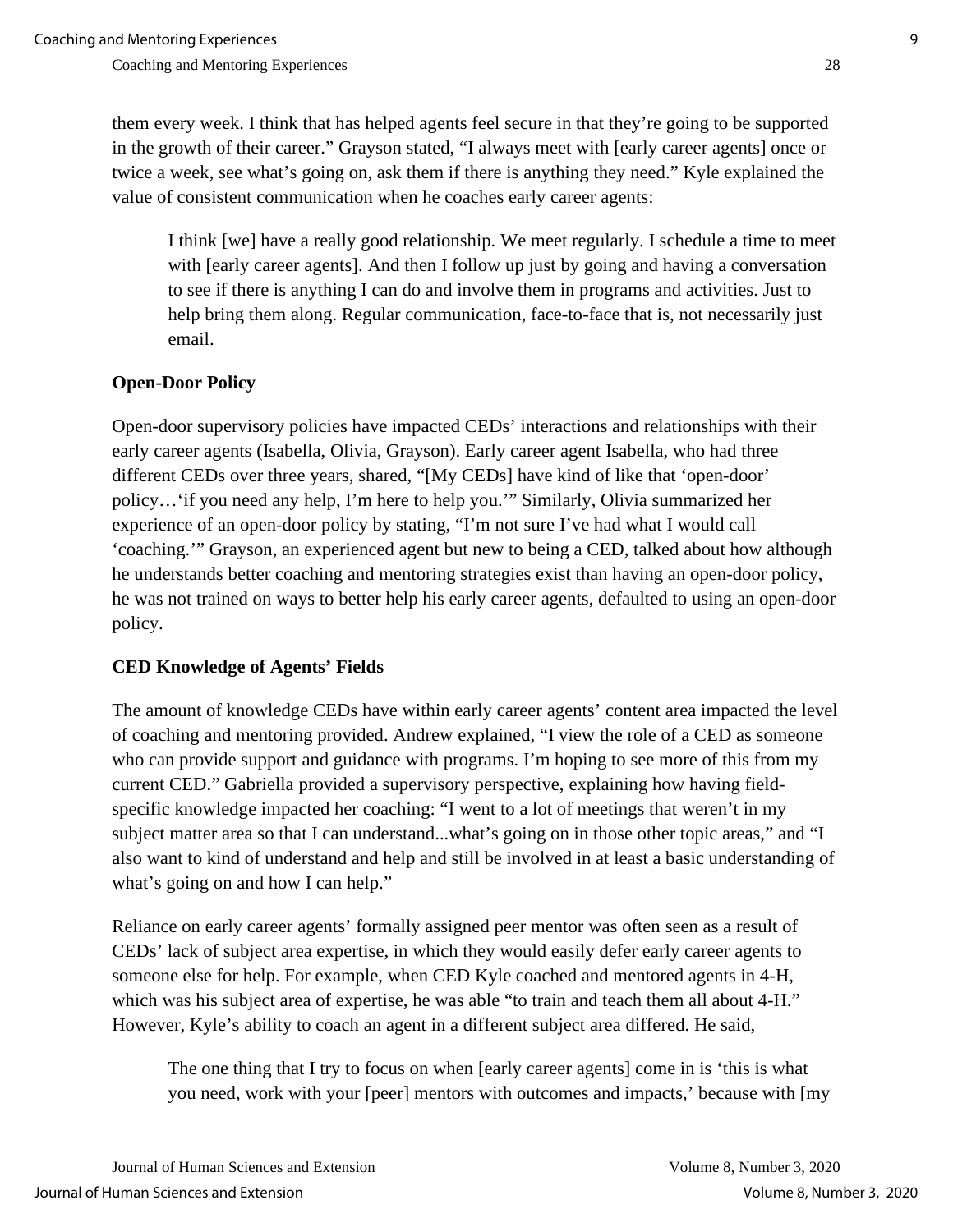early career agents], that is not in my field, so I really don't know. These are the things you need to do for your packet.

## **Emotional Intelligence Support for Early Career Agents**

Support manifested through openness, honesty, and respect for early career agents (Alexa, Lilly, Evelynn). Supportive and encouraging relationships between early career agents and CEDs were inspiring to early career agents and promoted professional growth (Alexa, Lilly, Evelynn, Isabella). Evelynn explained that her CED encouraged her to pursue Extension and gave her books to read, walked her through the process, and shared strategies to help her be effective. CED Ryann provided another example of effective coaching and mentorship, stating, "I have very much a team mentality, so we quite often have a lot of meetings and communication...We are all...in the same boat as far as ownership of our own careers and utilization of the resources we can garner."

Early career agent Alexa explained the impact that receiving open, honest, and supportive feedback from her supervisor has had on her career. She said, "[My supervisor] has a lot of respect for me, and I think it's great. He does a lot of positive reinforcement. He is not the kind of supervisor that withholds praise," and "I know that he's doing it to help me, that he wants me to succeed, and that he wants to keep me as an agent, because he praises me, and I know I am valued by him. He is very open and honest where you stand with him."

However, CEDs deferred to different coaching and mentoring styles than emotional intelligence coaching. For instance, a contrasting response was provided by CED Leo regarding his opinion of early career agents' personal responsibility in ensuring their own success. Leo explained how early career agents' professional well-being was determined primarily by how much and how well they network with others around them, stating, "They [early career agents] need to understand how to develop relationships with clientele, and it needs to be genuine relationships." Leo further stated,

[A]t work, you've got to be an extrovert. If you just sit in your office and shut your door and don't want to talk to anybody, then when you don't have success, that's your fault. If an agent [says] 'I didn't survive because nobody worked with me,' it's their own fault because there are plenty of opportunities to team up with other agents...I need my new agents to hit the ground running when they get here.

## **CED Understanding of Early Career Agents' Experiences**

On the job experiences of early career Extension agents were understood by CEDs through breaking down information into manageable pieces, going step-by-step, providing concise guidelines for early career agents, and providing emotional support during times of need. Early career agent Lilly mentioned, "[My CED] has done a really good job of not making me feel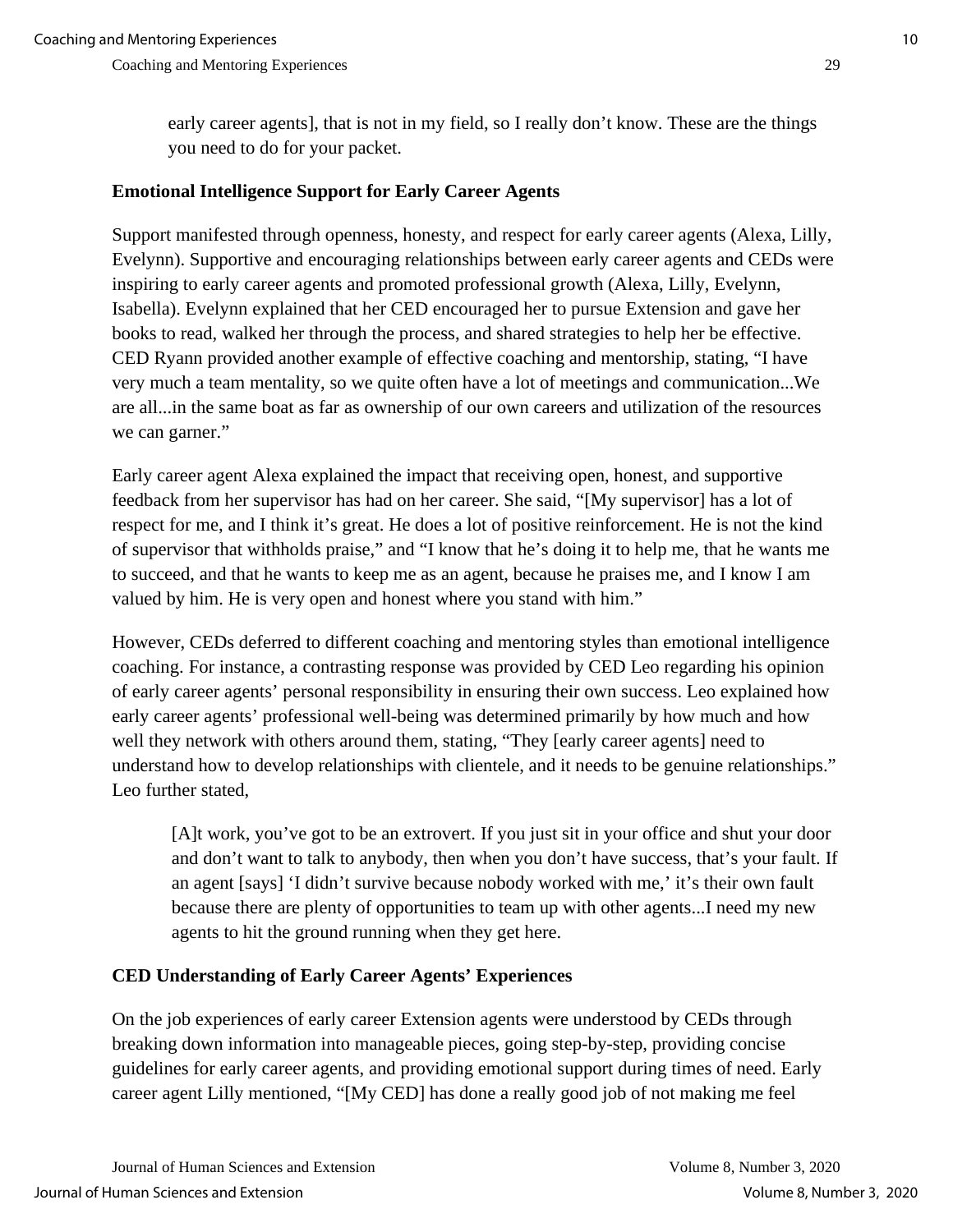overwhelmed...I'm really lucky to have him in our office." From the supervisory perspective, CED Chelsea explained the process of meeting her early career agents where they were, stating, "I work to be very deliberate to coach each person as is appropriate for where they are professionally, mentally, emotionally, just trying to take all of that into consideration."

Similarly, Kyle, a new CED and experienced Extension agent, described his process of utilizing personal experience as an early career agent to better understand what his early career agents experienced. He said,

I'm not so far removed from what it feels like to be new, even though I've been here for a while; I still remember what it's like. It's a horrible feeling when you're in a job, and you don't know what you're doing or what you're supposed to do. I know what is important [to teach early career agents] early on before [they] start going off track. Also, CEDs have to be careful how they interact with agents. Making sure you don't say things that might make someone uncomfortable.

Providing an agent's perspective, Olivia expressed frustration with managing the demands of her job. Since she was coached and mentored by a new CED, Olivia explained that her supervisor has not been able to provide effective guidance or direction on what steps she should take. Alexa also summarized her conflicting feelings of being overwhelmed as an early career agent during her first six months on the job, stating, "In the first months, I would seriously just hold it together all day, and then I would get into the car, and I would just break down, and it was crazy."

## **Discussion**

Participants provided substantial feedback regarding the onboarding experiences of early career agents. Four out of the seven early career agents interviewed reported a predominantly positive, supportive, and growth-enabling coaching and mentoring relationship with their CEDs. These same agents felt supported through positive coaching relationships with their CEDs, felt satisfied with their job when discussing their experiences as an early career agent, and reported a positive attitude when discussing their feelings about their job. These findings support Elizer (2011), who explained CEDs who engage and motivate agents have more highly satisfied agents than CEDs who employ a primarily hands-off coaching and mentoring style. Benge and Harder (2017) explained positive working relationships between CEDs and agents increase agent performance, job satisfaction, and retention, whereas negative relationships can contribute to agent turnover and burnout. The same cannot be said of the three early career agents that did not report feeling adequately supported by their CED, reporting they felt overwhelmed, disorganized, and simultaneously pulled in multiple directions when discussing their experiences. These same agents were either in a county with high CED turnover or were being coached by a new CED who did not have years of experience on the job. Extension agents faced various challenges, which lead to decreased productivity and low levels of job satisfaction, with ineffective and unreliable CED supervision being a major contributor.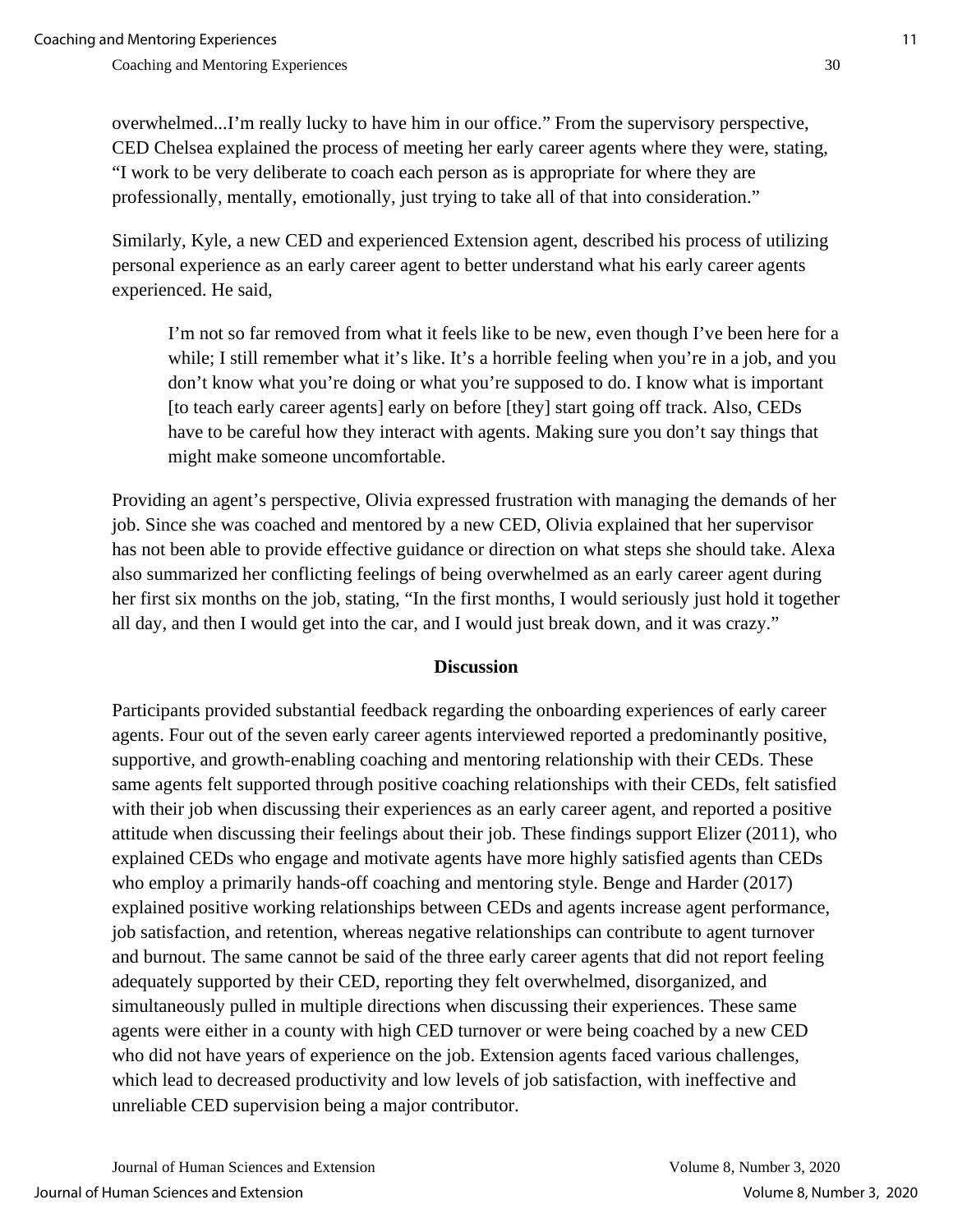Overall, CEDs were more optimistic about their early career agents' coaching and mentoring experiences than the agents. Seven out of the eight interviewed CEDs reported high levels of coaching and involvement with their early career agents, whereas only four of the seven interviewed early career agents reported high levels of CED coaching and mentoring. The CEDs' optimism could be accurate, or it could be inflated as they may not actually understand how their early career agents are doing on the job. CEDs should have an accurate perception of their early career agents as they were responsible for coaching and mentoring them during their entry stage on the job (Benge et al., 2011).

Most CEDs indicated taking an active approach to connect with early career Extension agents, including scheduling weekly meetings and engaging in face-to-face dialogue. Some early career agents and CEDs mentioned using an "open-door" policy, where CEDs invited agents to approach them whenever help was needed. Open-door leadership involves indirect and hands-off management of employees, and Extension agents with CEDs who employ a strictly hands-off coaching and mentoring style are more likely to have low job satisfaction (Elizer, 2011). Additionally, open-door, or laissez-faire, coaching and mentoring may contribute to agents' perception of a lack of CED support, involvement, and investment in their professional wellbeing (Elizer, 2011). Due to Florida CEDs having both supervisory and collegial working relationships with their early career Extension agents, a laissez-faire approach may, in part, stem from a collegial relationship rather than a supervisory one, meaning some CEDs may not be able to differentiate these distinct roles.

Sanders (2014) explained both human and conceptual skills are needed by CEDs to be effective in their job. Some of the CEDs did not possess these human and conceptual skills. Some newly hired CEDs were new to UF/IFAS Extension and did not possess the organizational knowledge to coach and mentor early career agents. Other CEDs had agent experience and knowledge of the organization but not sufficient human skills to be effective leaders and coaches. This was seen in counties where CED turnover was high, leading early career agents to feel less supported by their CEDs. CEDs that were not in the counselor stage of their Extension career may not be fully able to coach and mentor entry-stage Extension agents, which may contribute to some early career agents' negative experiences. Effective leadership, coaching, and professional support are crucial for the new Extension agent (Kutilek et al., 2002). It is evident some early career agents beyond the first year or even three years were still not receiving the appropriate coaching and mentoring form their CED.

## **Recommendations**

The findings of this study revealed some early career agents were receiving more coaching and mentoring than others. The UF/IFAS Extension system lacked uniformity in how Florida CEDs are to coach and mentor Extension agents. As it is unlikely all hired CEDs possess all forty leadership competencies identified by Sanders (2014), UF/IFAS Extension should invest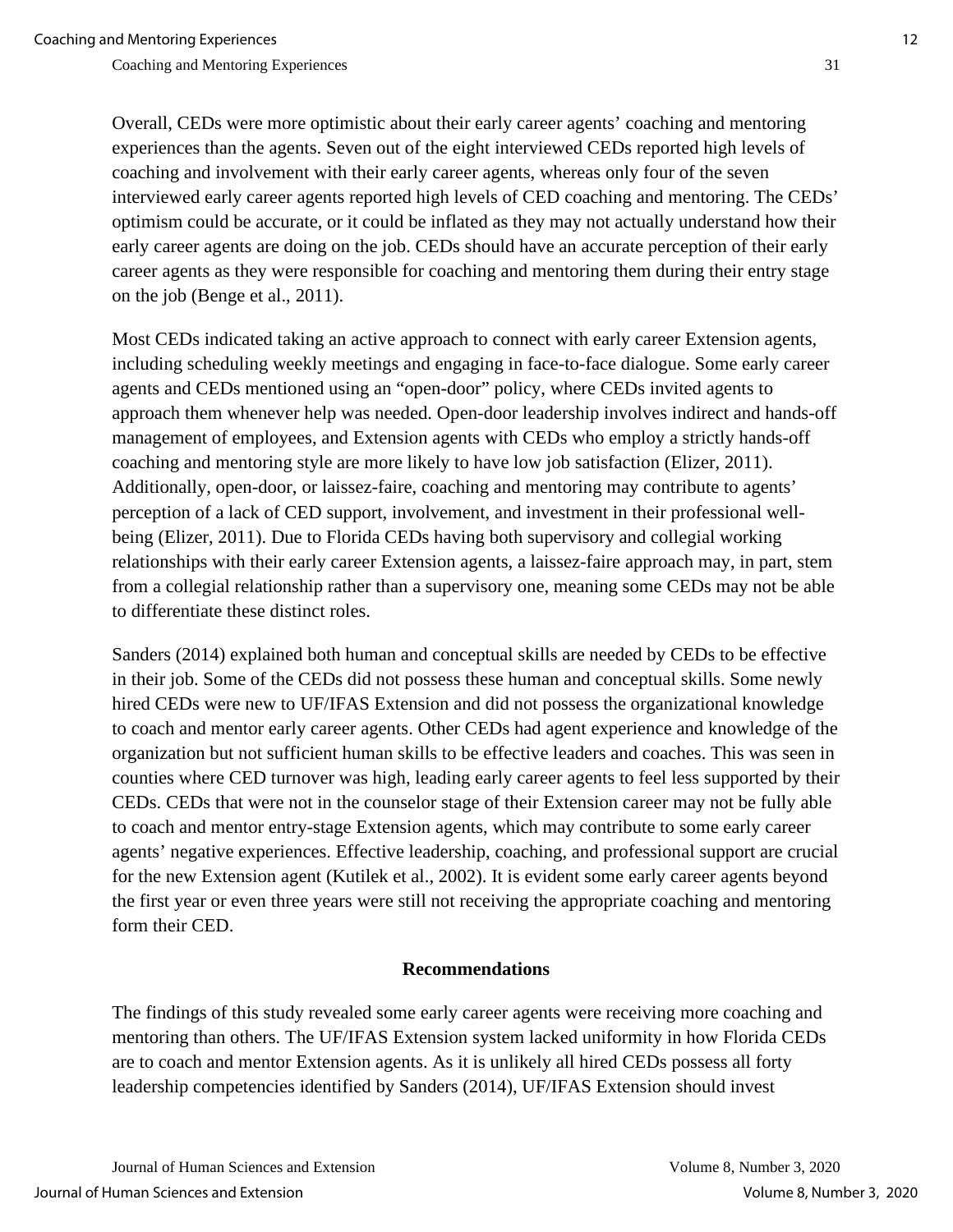resources and training to enhance its onboarding practices for county Extension leaders. A training program for both new and seasoned CEDs focusing on active coaching and mentoring strategies should be created to ensure all CEDs are coaching and mentoring consistently with common expectations. An online repository, or coaching toolbox, should be created for CEDs on topics related to coaching, mentoring, and the other leadership competencies identified by Sanders (2014).

Just as mentoring is important for early career Extension agents, it is just as important for CEDs to receive coaching and mentoring. All new CEDs under five years of being a CED could have a formalized mentor to be coached and receive support, especially for those CEDs who are hired with no Extension background. UF/IFAS Extension could also restructure some CED appointments to be completely administrative, which could encourage (a) job descriptions to be more specified to the skills and responsibilities of a CED, (b) a different pool of applicants who have more extensive leadership and supervisory backgrounds, and (c) more specified and intentional training opportunities for CEDs with high administrative appointments.

The quality of relationships between CEDs and early career agents needs improvement, as CEDs and agents have misconceptions in understanding their experiences of being coached and mentored. Relying on an open-door policy has caused CEDs not to be involved in their early career agents' success and challenges, putting the CED in a position where they are unable to properly coach and mentor. CEDs are encouraged to discontinue the use of an open-door policy unless it is used in conjunction with, and not as a replacement of, a hands-on coaching and mentoring approach involving regularly scheduled meetings and intentional check-ins with early career agents. The researchers recommend the impacts of CED coaching and mentoring on Extension agents beyond their first year be further explored since there is limited research examining this phenomenon. An in-depth needs assessment of current CEDs' coaching and mentoring competencies would highlight what resources are needed to enhance CED coaching and mentoring strategies. A similar assessment could be created and administered to early career agents to better understand this group's professional, developmental, and training needs.

The current study would be complemented by exploring the impact of formally assigned peer mentors on the job satisfaction and professional development of early career agents in Florida. Understanding peer-to-peer mentor relationships may provide additional insight into how CED coaching and mentoring relationships impact early career agents. Additionally, CED onboarding and mentoring needs to be better understood. Another qualitative study could focus on how CEDs themselves are coached and mentored, which would aid in the development of more training and "toolbox" materials available for CEDs. An examination of human, communication, and emotional intelligence competencies (Moore & Rudd, 2005), which may be more easily forgotten when considering valuable supervisory skills, could be investigated. A study comparing the emotional intelligence scores of CEDs in correlation to the coaching and mentoring styles they use with early career agents could provide details about how emotional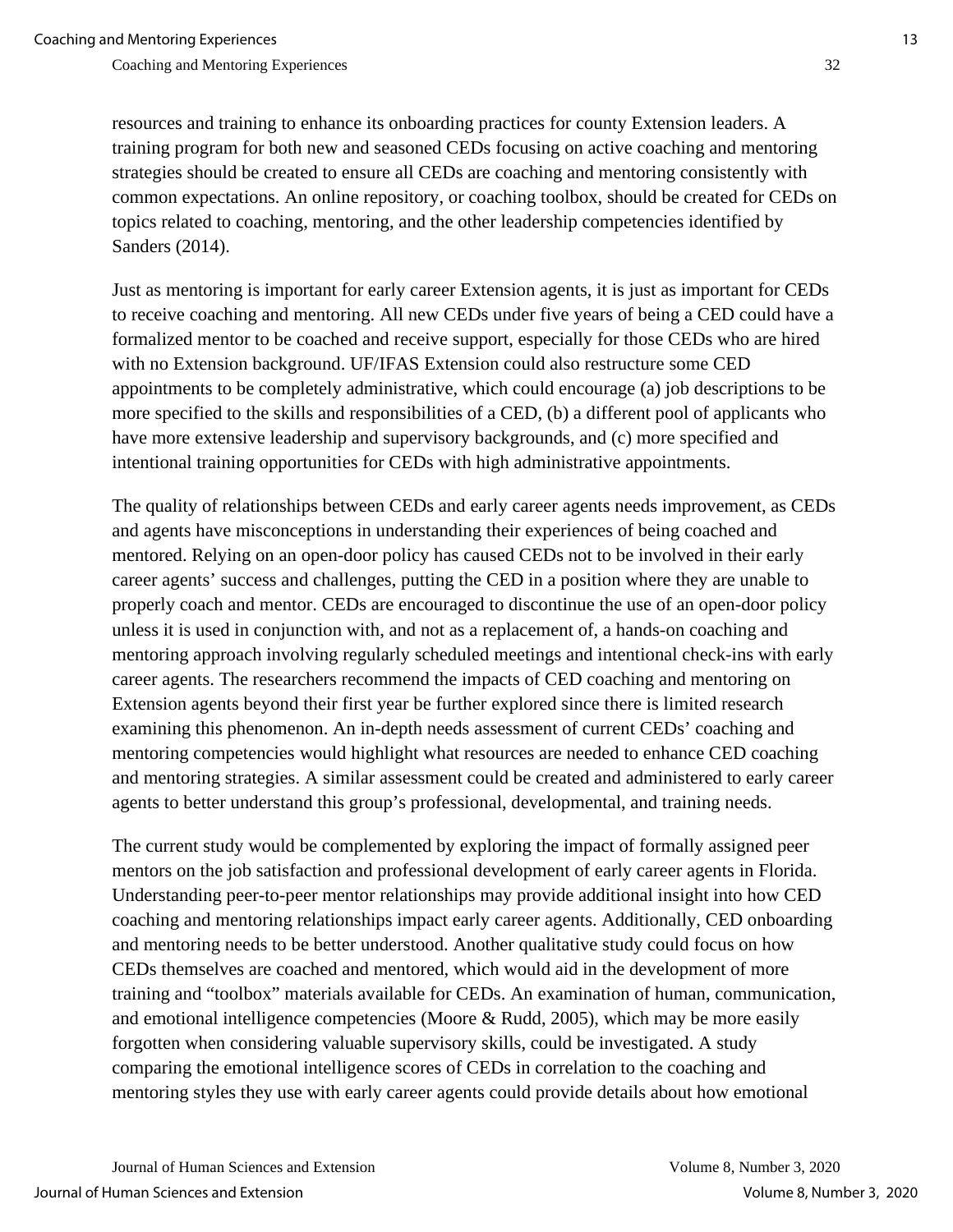intelligence variance influences CED leadership outcomes. This could be compared to the current study on early career agents' feelings of support, coaching, and mentorship from their CED to assess whether CEDs' emotional intelligence influences the support they provide to early career agents.

#### **References**

- Balu, L., & James, L. (2017). Facilitating protégé career development through skills of mentors. *Journal of Education and Practice, 8*(4), 39–44. <https://files.eric.ed.gov/fulltext/EJ1132930.pdf>
- Benge, M., & Harder, A. (2017). The effects of leader–member exchanges on relationships between Extension agents and county Extension directors in Florida. *Journal of Human Sciences and Extension, 5*(1), 35–49. https://www.jhseonline.com/article/view/631/547
- Benge, M., Harder, A., & Carter, H. (2011). Necessary pre-entry competencies as perceived by Florida Extension agents. *Journal of Extension, 49*(5), Article v49-5a2. <https://www.joe.org/joe/2011october/a2.php>
- Benge, M., Harder, A., & Goodwin, J. (2015). Solutions to burnout and retention as perceived by county Extension agents of the Colorado State University Extension System. *Journal of Human Sciences and Extension, 3*(1), 1–16. <https://www.jhseonline.com/article/view/606/531>
- Brass, D. J. (2001). Social capital and organizational leadership. In S. J. Zaccaro & R. J. Klimoski (Eds.), *The Jossey-Bass business & management series. The nature of organizational leadership: Understanding the performance imperatives confronting today's leaders* (pp. 132–152). Jossey-Bass.
- Byington, T. (2010). Keys to successful mentoring relationships. *Journal of Extension, 48*(6), Article v48-6tt8.<https://www.joe.org/joe/2010december/tt8.php>
- Creswell, J. W. (2007). *Qualitative inquiry and research design: Choosing among five approaches* (2nd ed.). Sage.
- Eisner, E. W. (1991). *The enlightened eye. Qualitative inquiry and the enhancement of educational practice*. Macmillan.
- Elizer, A. H. (2011). Are transformational directors required for satisfied agents? *Journal of Extension, 49*(2), Article v49-2rb1.<https://www.joe.org/joe/2011april/rb1.php>
- Hadden, R. (1997). Mentoring and coaching. *Executive Excellence, 14*(4), 17.
- Kutilek, L., M., & Earnest, G. W. (2001). Supporting professional growth through mentoring and coaching. *Journal of Extension, 39*(4), Article 4RIB1. <https://joe.org/joe/2001august/rb1.php>
- Kutilek, L. M., Gunderson, G. J., & Conklin, N. L. (2002). A systems approach: Maximizing individual career potential and organizational success. *Journal of Extension, 40*(2), 2FEA1.<http://www.joe.org/joe/2002april/a1.php>
- Merriam, S. B. (1998). *Qualitative research and case study application in education*. Jossey-Bass.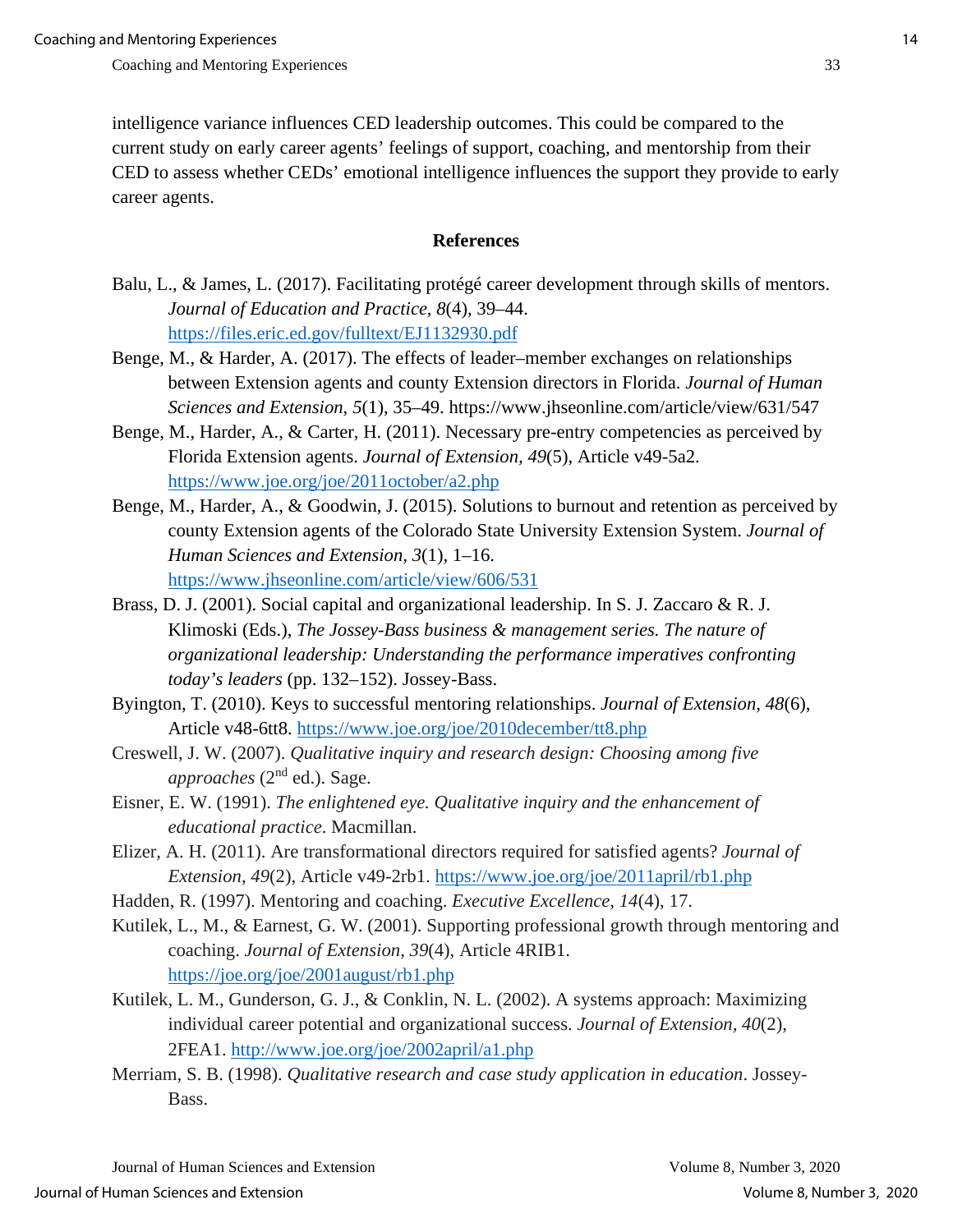- Moore, L. L., & Rudd, R. D. (2005). Extension leaders' self-evaluation of leadership skill areas. *Journal of Agricultural Education*, *46*(1), 68–78. doi:10.5032/jae.2005.01068
- Moustakas, C. (1994). *Phenomenological research methods*. Sage. National Institute of Food and Agriculture. (2019). *Cooperative Extension System*.

<https://nifa.usda.gov/cooperative-extension-system>

- Owen, M. B. (2004). Defining key sub-competencies for administrative county leaders. *Journal of Extension*, *42*(2), Article 2RIB3.<https://www.joe.org/joe/2004april/rb3.php>
- Payne, S. C., & Huffman, A. H. (2005). A longitudinal examination of the influence of mentoring on organizational commitment and turnover. *Academy of Management Journal, 48*(1), 158–168.<https://www.jstor.org/stable/pdf/20159647.pdf>
- Place, N. T., & Bailey, A. (2010). Extension mentoring. Steps leading to greater program effectiveness. *Journal of Extension, 48*(4), Article v48-4a3. <https://www.joe.org/joe/2010august/a3.php>
- Radhakrishna, R., Yoder, E. P., & Baggett, C. D. (1994). Leadership effectiveness of county Extension directors. *Journal of Extension, 32*(2), Article 2RIB2. <http://www.joe.org/joe/1994august/rb2.php>
- Rasmussen, W. D. (1989). *Taking the university to the people: Seventy-five years of Cooperative Extension*. Iowa State University Press.
- Roberts, T. G., Harder, A., & Brashears, M. T. (Eds). (2016). *American Association for Agricultural Education national research agenda: 2016-2020*. University of Florida, Department of Agricultural Education and Communication. [http://www.aaaeonline.org/resources/Documents/AAAE\\_National\\_Research\\_Agenda\\_20](http://www.aaaeonline.org/resources/Documents/AAAE_National_Research_Agenda_2016-2020.pdf) [16-2020.pdf](http://www.aaaeonline.org/resources/Documents/AAAE_National_Research_Agenda_2016-2020.pdf)
- Rudd, R. D. (2000). *Leadership styles of Florida's county Extension directors: Perceptions of self and others*. Proceedings of the 27th Annual National Agricultural Education Research Conference (pp. 81–91). San Diego, CA. <http://aaaeonline.org/Resources/Documents/National/Proceedings,%20National2000.pdf>
- Sanders, C. B. (2014). *Leadership competencies and needs of county Extension directors as perceived by county and district Extension directors and county administrators in Florida* [Unpublished doctoral dissertation]. University of Florida, Gainesville, FL.
- Seevers, B., Graham, D., Gamon, J., & Conklin, N. (1997). *Education through Cooperative Extension*. Delmar Publications.
- University of Florida/IFAS Extension. (2020a). *Extension administration*. Retrieved from <https://extadmin.ifas.ufl.edu/districts/>
- University of Florida/IFAS Extension. (2020b). *Major responsibilities: County Extension director (CED)*. Retrieved from [https://ded.ifas.ufl.edu/faculty\\_ranks/ced.shtml](https://ded.ifas.ufl.edu/faculty_ranks/ced.shtml)
- Whiteside, J. E., & Bachtel, D. C. (1987). Stepping up: Training Extension county directors. *Journal of Extension*, *25*(1), Article 1FEA4.<https://www.joe.org/joe/1987spring/a4.php>